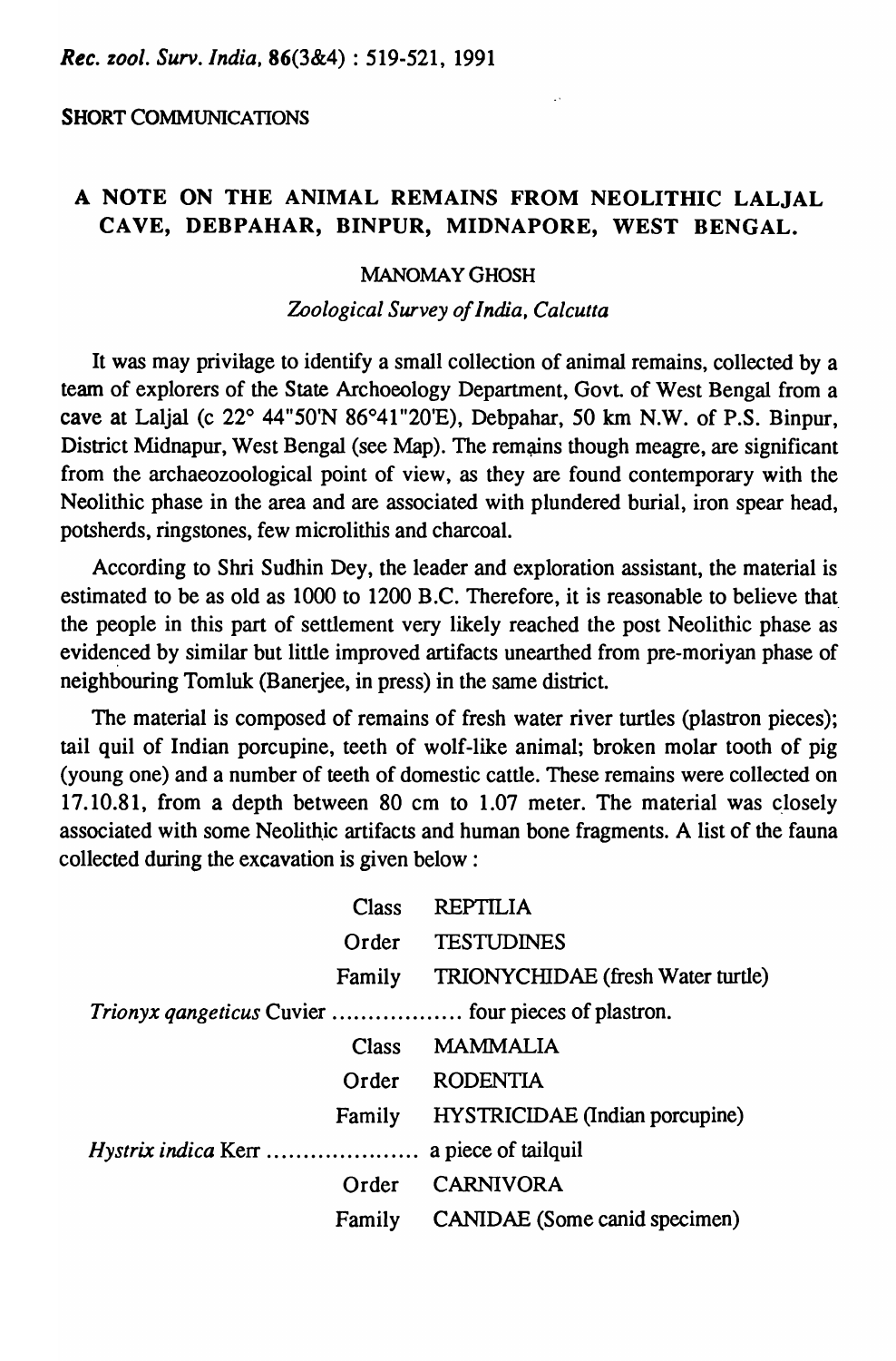

## Map showing the location of Neolittue Laljal Cave